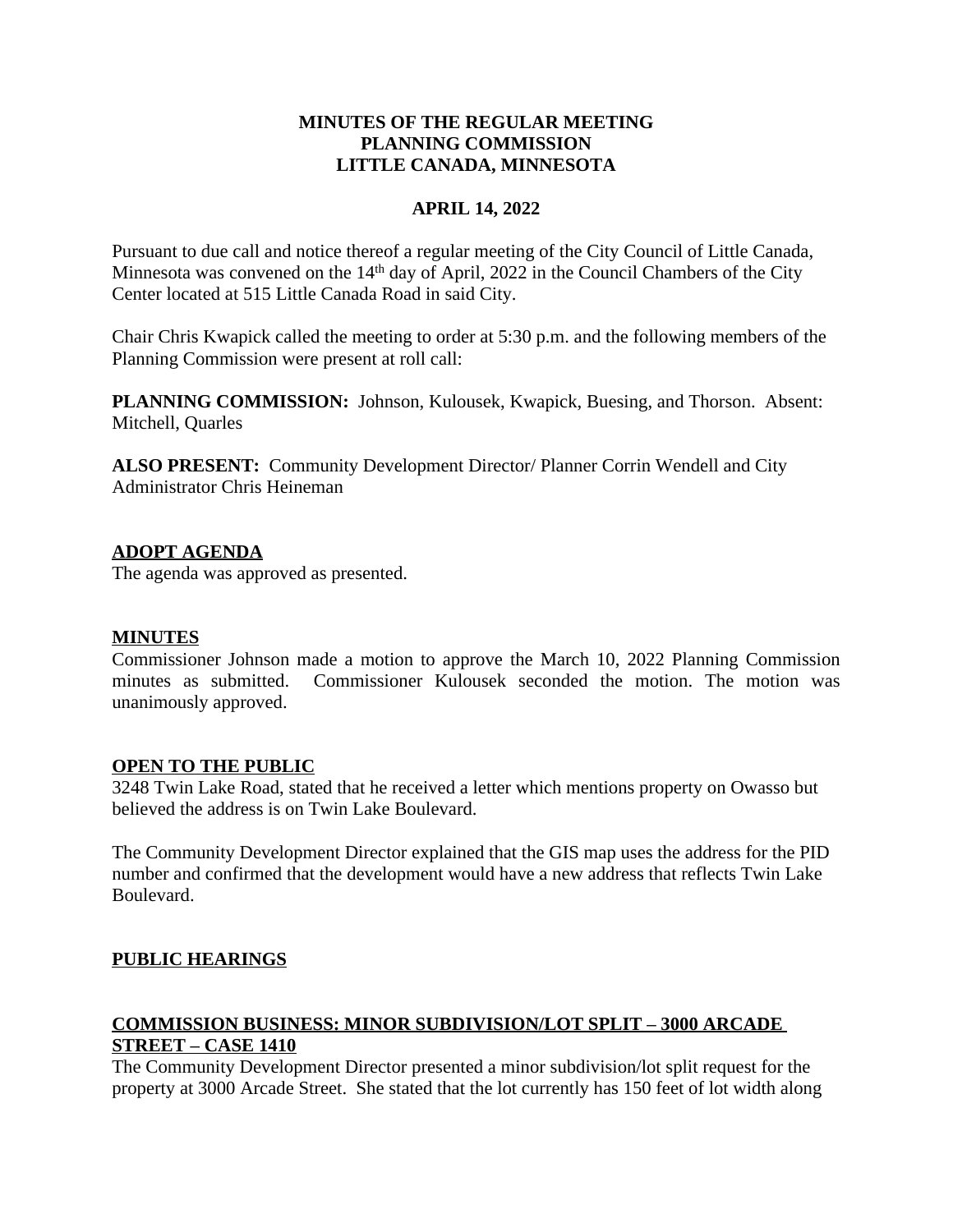Arcade and the proposal would split that in half noting that each new parcel would meet the minimum lot width. She stated that the existing home would be demolished, and two new homes would be constructed, one on each lot. She stated that the request does meet all applicable zoning code requirements. She noted that the City Council will hold a public hearing for this request at its April 27<sup>th</sup> meeting.

John Simpson, 838 Westwind Drive, asked if there are regulations that stipulate where a home can be constructed on a lot.

The Community Development Director stated that the R-1 zoning regulations would include setbacks that identify the buildable area of the lot.

Kulousek introduced the following motion:

## *RECOMMENDING THE APPROVAL OF A MINOR SUBDIVISION, LOT SPLIT, LOCATED AT 3000 ARCADE STREET, PID 042922230009*

The foregoing motion was duly seconded by Johnson. Ayes (5). Nays (0). Motion passed.

# **COMMISSION BUSINESS: COMPREHENSIVE PLAN AMENDMENT – 0 NORTH OWASSO BLVD (TWIN LAKE BLVD) – CASE 1411**

The Community Development Director presented a Comprehensive Plan amendment request. She stated that the property was previously approved for a rezoning, contingent upon the Comprehensive Plan amendment. She noted that the property is currently guided as medium density and the request would reguide the parcel as high density residential. She noted that this development proposal would be phased to have two 60-unit buildings. She reviewed the comments received from other municipalities and/or entities, noting that all responses received were favorable. She stated that the City has received some comments in the form of email and calls related to traffic, pedestrian safety, road improvements, trail improvements, parking, sidewalks, and exterior building materials. She stated that the notification period was extended from the required 350 feet to 700 feet in order to reach more residents. She stated that the City Council will hold a public hearing on April 27<sup>th</sup>.

Commissioner Kulousek asked if approving this would approve the development plans.

The Community Development Director stated that once the Comprehensive Plan amendment is approved, the rezoning would also take effect. She stated that the applicant has also submitted a Site Plan which is being reviewed and therefore once the proper approvals are gained, the building permits could be submitted.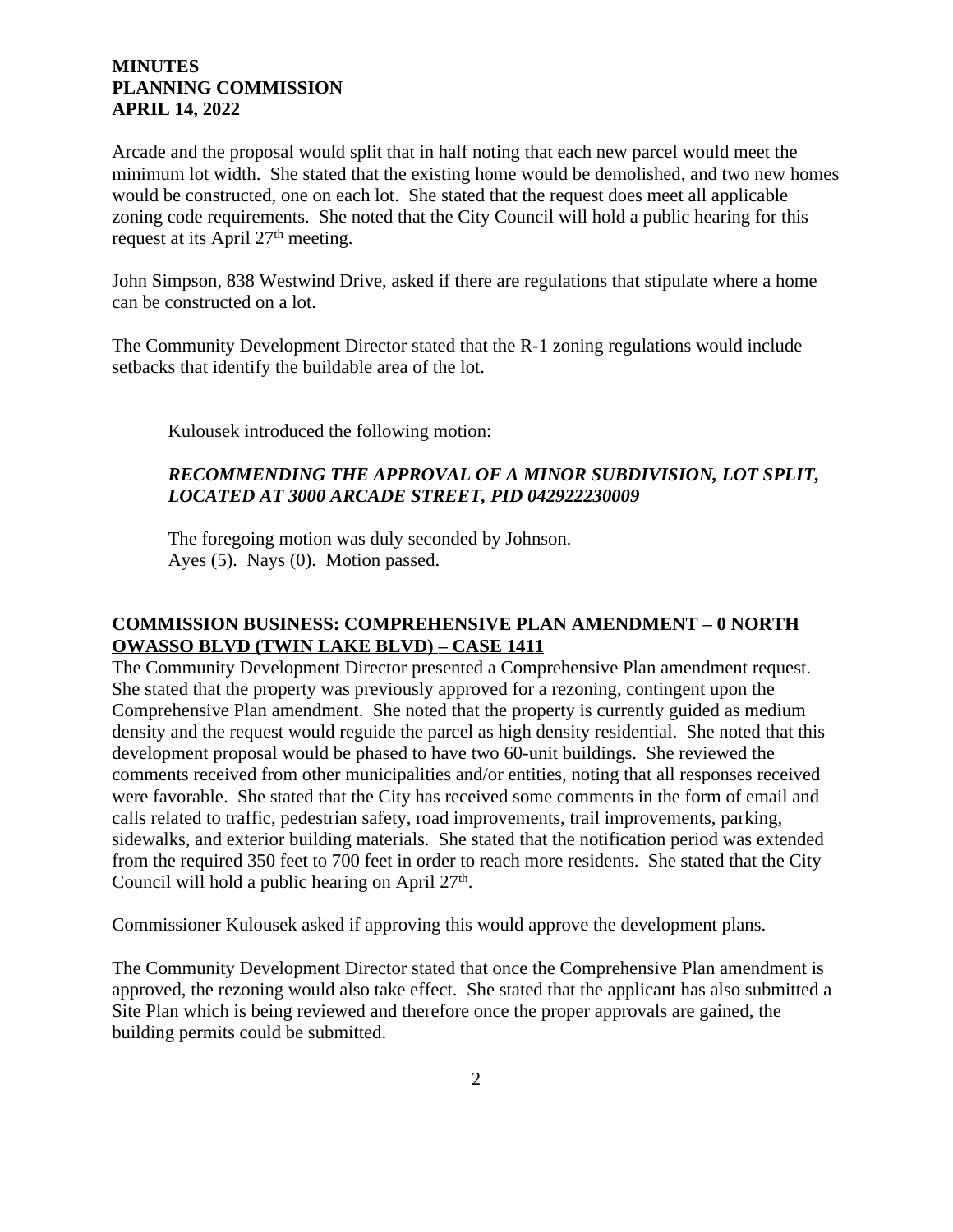Commissioner Johnson asked if the changes to the zoning and guiding of the property would remain on the property, even if the applicant did not move forward with their development.

The Community Development Director confirmed that the property would remain as high density in that scenario.

Paul Keenan, applicant, was present to address any questions.

Jessica, 3329 Twin Lake Road, commented that she was not aware this property was marked for residential development. She stated that she would prefer the property not to be developed as residential. She commented on previous flooding issues in the area and was concerned that this would add additional impervious surface. She also noted a concern for the wildlife in the area.

Keith Cook, 223 Twin Lake Trail, commented that he understands the City wants to put the buildings in. He stated that he has concern with the condition of Twin Lake Boulevard and the impact that additional traffic would have on the road. He asked the plans for reconstruction of the road.

The Community Development Director stated that the road condition was mentioned during these discussions and advised that there are plans to reconstruct Twin Lake Boulevard in the near future.

Wayne Holly, Twin Lake Boulevard resident, stated that he has concern with the additional traffic as this would, at minimum add at least 120 vehicles. He asked where those vehicles would be parked. He also asked where the kids would play on the site and expressed concerns for safety.

Mr. Keenan commented that it is his understanding that the sidewalk will be on the north side of the road. He stated that they have only developed plans for phase one which would include one building with 60 underground spaces and about another 60 surface spaces. He did not anticipate street parking. He noted that they do not charge for underground parking, as they want residents to use the parking.

3248 Twin Lake Road, commented that this project would add 120 units which would add pollutants to the lake. He stated that there are also issues with flooding and believed this property would be better used as a City park. He commented that there are nice lakes in the area, and he did not believe they should build on the property.

The Community Development Director stated that this will move to the City Council at its April  $27<sup>th</sup>$  meeting where a final decision will be made on this matter. She noted that it is a public hearing and residents are invited to provide input.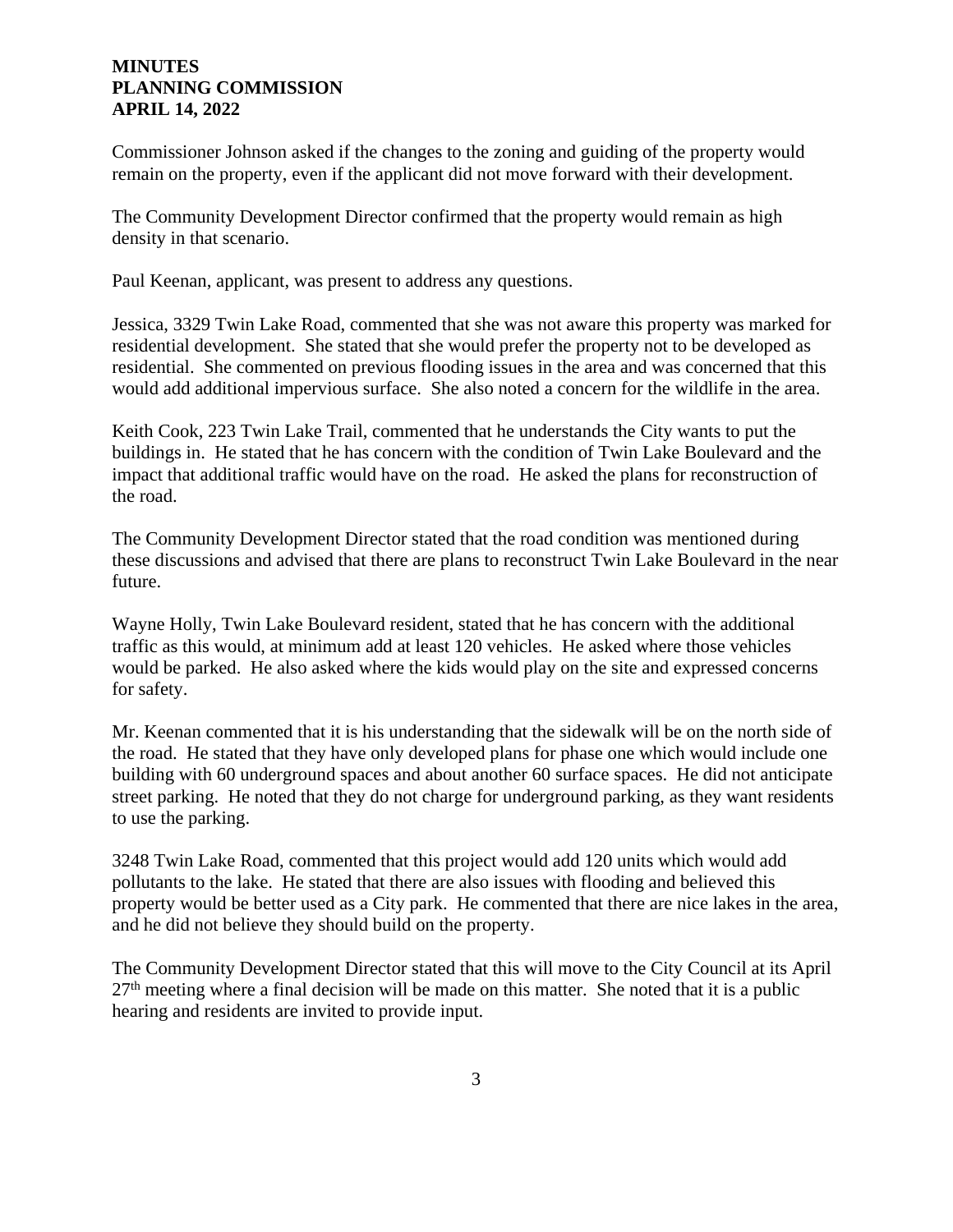Steve Allen, Twin Lake Boulevard, stated that it sounds like even though this is not a done deal, it is leaning towards approval. He noted that most residents probably did not make it to the last meeting because of the snowstorm. He asked if the City has already sold this land and why this density is being considered. He stated that the residents like the neighborhood as it is and did not see a reason to add this level of density.

The Community Development Director replied that the property is under contract but has not yet been sold. She stated that the City Council would have the ultimate say on this project.

Chair Kwapick stated that the Commission is listening to the comments from the residents and will make a recommendation to the City Council based on the balance of concerns and residential needs of the city.

Mr. Allen commented that he owns a business in Minneapolis and there were many high-density apartments constructed around his business. He noted that each of those developers stated that they had enough parking on premises, but people fill up on the on-street parking.

122 Twin Lake Boulevard, shared the concerns of the previous speakers. He stated that they purchased their home because it is a quiet neighborhood but adding this number of people to the site would create noise and parking concerns. He also asked where the children that live in the buildings would play. He did not see a reason to remove the woods to create apartments.

Bob Libal, 124 Twin Lake Boulevard, commented that the Comprehensive Plan was just updated and showed this property as medium density. He did not believe the site should be changed to high density as there is no high-density housing in that area. He stated that this development would add a lot more people and hardcover to the site, draining water into the lake that already has too much water and issues with flooding. He stated that the meeting in December happened quickly and did not give residents time to respond. He asked the Commission not to support this request.

Mr. Allen asked the incomes of those that would be living in the apartments, whether it would be marketed to low-income individuals.

Mr. Keenan commented that currently the units are designated to those making 60 percent or less of the area median income (AMI), which would be slightly less than market rate apartments. He stated that the residents will need to work and have jobs, and this will not be subsidized or section 8 housing. He noted that residents would have to show sufficient income to support the rent.

Another resident stated that her husband used to work at the Vadnais Heights Fire Station expressed additional concerns with drainage and water quality. She asked that those be serious considerations because of the already existing issues with water. She noted that the trailer park is built in a low area and experiences flooding each spring.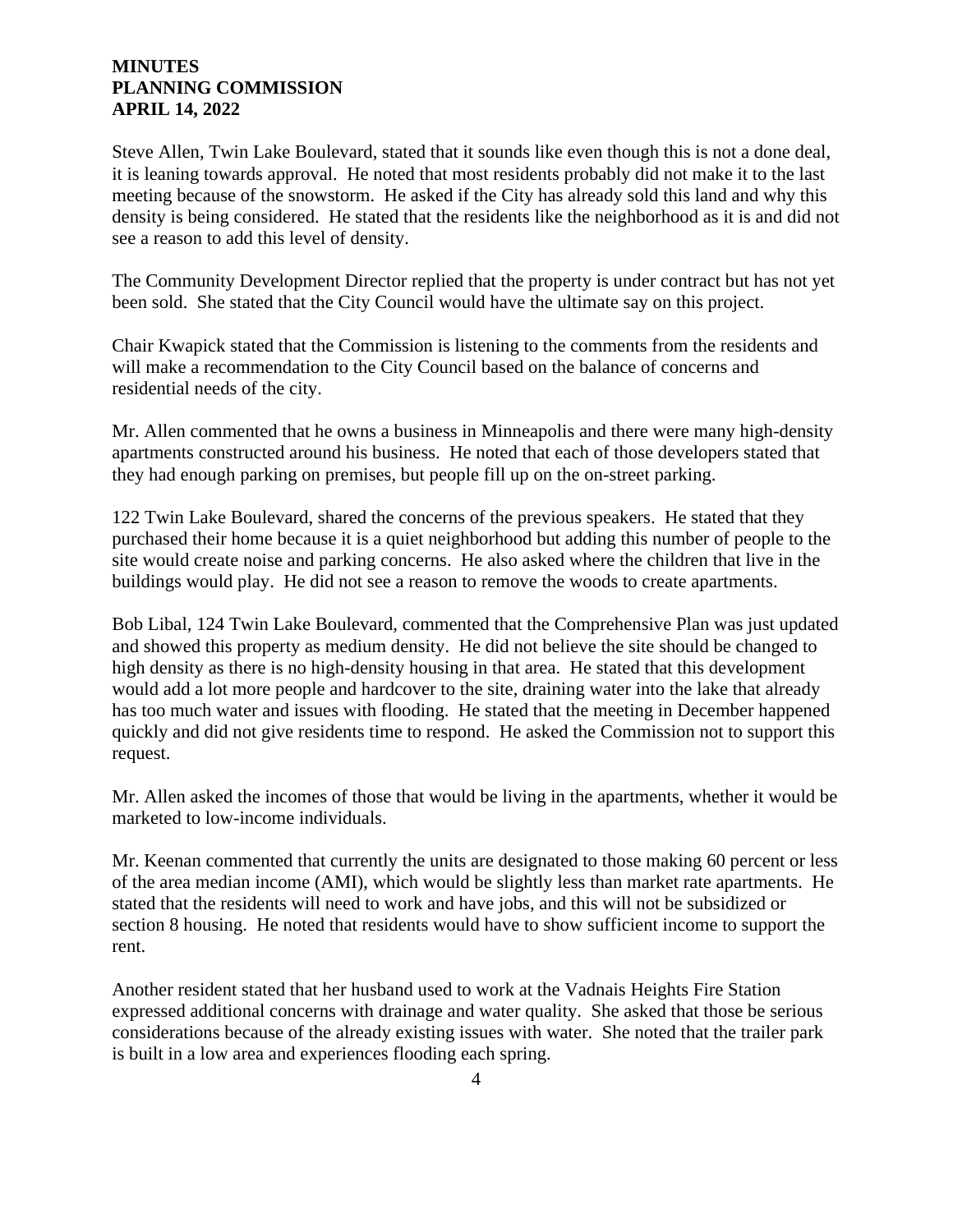The City Administrator stated that while the questions being asked are specific to the project, the issue before the Commission tonight is related to the guiding of the property in the Comprehensive Plan. He stated that the reconstruction of Twin Lake Boulevard has been moved forward in the CIP as a 2023 project. He noted that the project had to be planned cooperatively with Vadnais Heights. He stated that Twin Lake Boulevard would likely have no parking allowed for this site, noting that proof of parking would need to be provided for within the project. He stated that these parcels were purchased by the City in the 1980s for development purposes. He stated that the properties had been zoned as medium density since that time and several projects have been reviewed but those projects were not feasible at that level of density. He stated that this Comprehensive Plan amendment to support higher density development would make a project feasible. He stated that the total project cost does include stormwater management, underground parking, and other related development requirements. He stated that the flooding that was experienced in 2018 and 2019 were related to overflow issues from Vadnais Heights and were not caused by this site. He stated that the berm was repaired by the Watershed District and the District also installed the outlet pipe for Twin Lake to prevent that situation from occurring again. He stated that this project would also extend water and sewer services to the area which are currently not available in this location today.

Another resident commented that while he realizes that the City purchased the property for development that does not mean this is the right development for the City or this neighborhood. He commented that single-family homes would make sense on the property, but apartment buildings do not.

Commissioner Thorson stated that there was a lot of time discussing the Comprehensive Plan and therefore this could be a dangerous precedent to increase the density for the first request.

Commissioner Johnson stated that she appreciates the input from the residents tonight. She stated that the guiding for this property as medium density was carried over from previous years. She stated that there is new information that this site would not be economically feasible to develop the property as anything other than high density development. She stated that the property was purchased for development over 40 years ago. She stated that part of the Comprehensive Plan focuses on population density over time and within the plan it states that places must be provided for people to live. She stated that this would be a good spot for people that have jobs, and it would make sense for people that have jobs in the city to live near where they work. She stated that this is an opportunity to add higher density housing and for more people to live in this great community.

Commissioner Thorson stated that if this passes there will be additional comments related to traffic and greenspace.